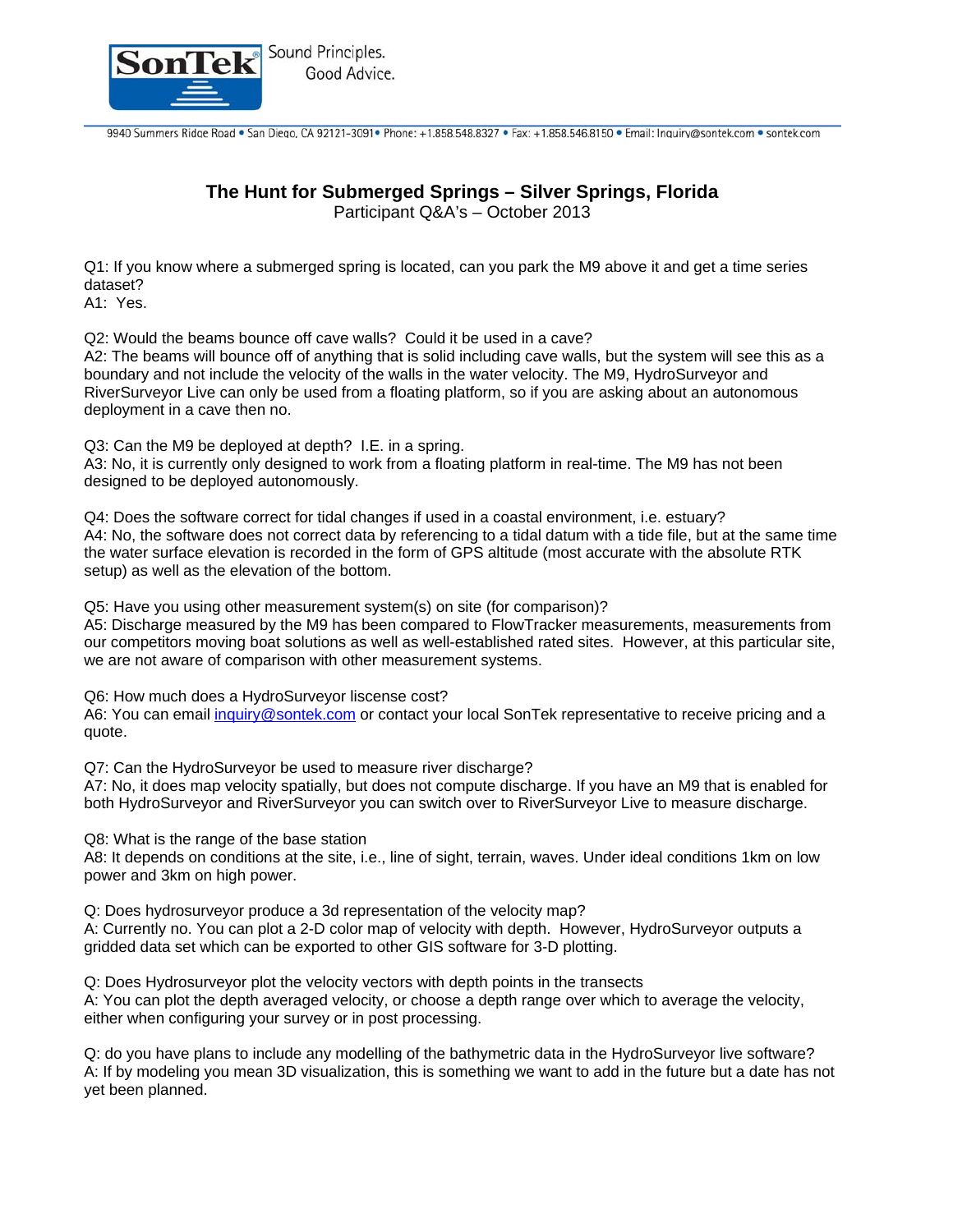

Q: Did I understand correctly that you cannot get discharge measurements from HydroSurveyor data? Do you have to repeat the survey if you want discharge data in the same area, or just postprocess with RiverSurveyor software?

A: Yes, you understood correctly. HydroSurveyor does not compute discharge. You would need to close the HydroSurveyor software and open RiverSurveyor Live and make another measurement in order to compute discharge.

Q: Is it possible to change bin size with the hydrosurveyor?

A: Currently no, the bin size is determined by the M9 and the SmartPulse algorithm. This is done automatically to ensure the most effective combination of technique (i.e., pulse coherent, incoherent) and transducer frequency (3MHz or 1MHz) is used.

Q: Concerning using the CTD with Bluetooth, does the CTD communicate directly with your laptop or the M9? If laptop, are there any chances of Bluetooth from M9 conflicting with Bluetooth from CTD? A: The CastAway CTD communicates directly with either a Bluetooth dongle (supplied) connected to your computer, or your computer's internal Bluetooth. This does not conflict with the SonTek 2.4 GHz radio (new PCMs) or the Parani Bluetooth dongle supplied with the earlier PCMs.

Q: We are mostly concerned with bathymetric surveys and determining lake volumes. Has Hydrosurveyor added a feature to calculate volume? I had understood that it could not in the beginning. If not, what type of output files are available to use with GIS applications where tools are available to do this? A: No, volume calculation has not yet been added. This is planned and will hopefully be included in the next release of the software. Currently it is possible to export all fields or a user selected subset to MatLab or CSV formats.

Q: Can you Q/A the bathymetric data by filtering out GPS data with high HDOP, high pitch, etc? A: Yes and no respectively. There is a HDOP filter that can be adjusted by the user in the most recent version of the software. You are not able to filter data using pitch and roll unless you export and perform the filter on exported Matlab or CSV files.

Q: Can you please talk about the RTK set up for navigation? I am interested in the vertical datum reference for the bathy data collected. Ideally we'd like to have our bathy referenced to a datum such as NAVD88. A: HydroSurveyor outputs depth, and GPS altitude data referenced to the WGS84 Ellipsoid. If you desire a different datum, you could export the data and perform a transformation outside of the HydroSuveyor software. For more information on datum transformations, you may find useful this US Office of Coast Survey website: http://www.nauticalcharts.noaa.gov/csdl/learn\_datum.html

Q: What do you mean by altitude- refrerenced to what?

A: GPS position data consist of latitude, longitude, and altitude data. These data are referenced to the WGS84 Ellipsoid.

Q: You mentioned that plant growth was an issue. How is the bathymetry function affected in areas where you have dense bottom vegetation?

A: Depending on the density and type of vegetation it may still work, or not at all if the vegetation is very dense and the acoustics cannot penetrate through to the bottom.

Q: and can hydrosurveyor overcome errors during wavey lake surfaces?

A: Yes, the internal pitch and roll sensor is used to correct for depth and location. Heave is not compensated for.

Q: How deep can the hydrosurveyor go for a lake baththymetry?

A: Under ideal conditions 80m. However, this depends on the condition of the water in the lake. Very high concentrations of sediment can reduce the range.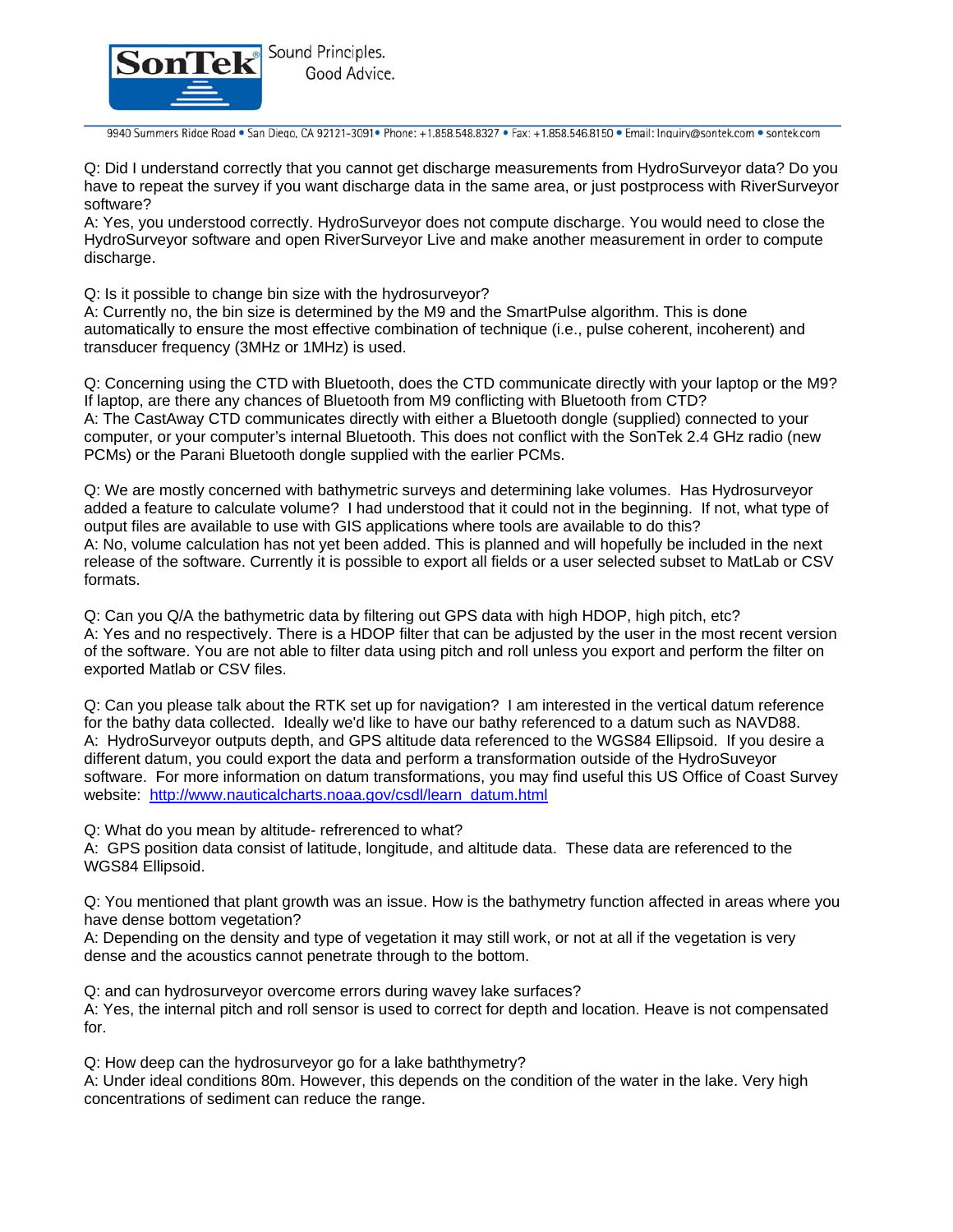

Q: Can it correct for tide change during survey?

A: No, the software does not correct data by referencing to a tidal datum with a tide file, but at the same time the water surface elevation is recorded in the form of GPS altitude (most accurate with the absolute RTK setup) as well as the elevation of the bottom.

Q: what is the resolution of the hydrographic data? what is the accuracy of the GPS? what GPS solutions are being used?

A: This depends on many factors. The main one is the speed of the boat. HydroSurveyor records one sample per second which includes 5 depths--one from the vertical beam and four from either the 3MHz or 1MHz profiling beams. The system is also recording velocity profile data once a second, from an average of multiple pings per second (number within sample depends on depth). So if the boat is moving quickly samples will be spaced farther apart than if it is moving slowly. Also, the deeper the water the more spread out the depth measurements from the profiling beams will be. These beams are aimed 25deg from vertical. Regarding the interpolated bathymetry, HydroSurveyor will perform interpolations and create a grid according to a userspecified interval. The accuracy of the GPS depends on the system you chose to use. Using the SonTek supplied DGPS (SBAS) the accuracy is <1.0m, with RTK it is <0.03m.

Q: what correctors is the GPS using - what is the accuracy?

A: SBAS DGPS correctors with a horizontal accuracy of <1.0m and RTK GPS (if using) with a horizontal precision (repeatability) of <0.03m. Please contact SonTek for more details on GPS accuracy.

Q: in post processing can velocity from each beam be resolved or are bin velocities 9 beam solutions? A: RiverSurveyor software can output water velocity data in beam coordinates, relative to the axis of the acoustic beam, for each beam. This is recommended only for advanced users. Usually, East-North-Up (ENU) coordinates are used, or less often, XYZ coordinates relative to the transducer face. For ENU and XYZ coordinates,the velocity is a 4-beam average. Only 4 beams at a time are used for profiling velocity- either the 3MHz or 1MHz. HydroSurveyor software does not support beam coordinates.

Q: can you run both the hydrosurveyor and riversurveyor software at the same time?

A: No, it is possible to have one M9 licensed for both, but you can only use one software at a time.

Q: is there an integrated heave pitch and roll sensor in the M9? How is bathymetric data corrected for sea state?

A: Pitch and roll are corrected for using the internal pitch and roll sensor. Heave is not accounted for.

Q: M9 is able to penetrate the sediments on the bottom of the river? On what depth?

A: The M9 is looking for the bottom, and may penetrate into very loosely consolidated sediment, but does not provide acoustic information past the bottom.

Q: Can I see a M9 unit at work in Romania?

A: You can email inquiry@sontek.com with this request and you will be put in contact with our Romanian representative.

Q: can you imagine adding a remote control to the trimaran and working remotly (naturally no ctd correction) A: Great question. Yes, and in fact options already exist from different manufacturers. Some popular options used by our customers are the following:

http://www.oceanscience.com/Products/Q-Boats/Q-Boat-1550T.aspx.

http://www.xylemanalytics.co.uk/media/pdfs/R2V2-specifications.pdf

We would be happy to provide more information on this kind of solution, if desired.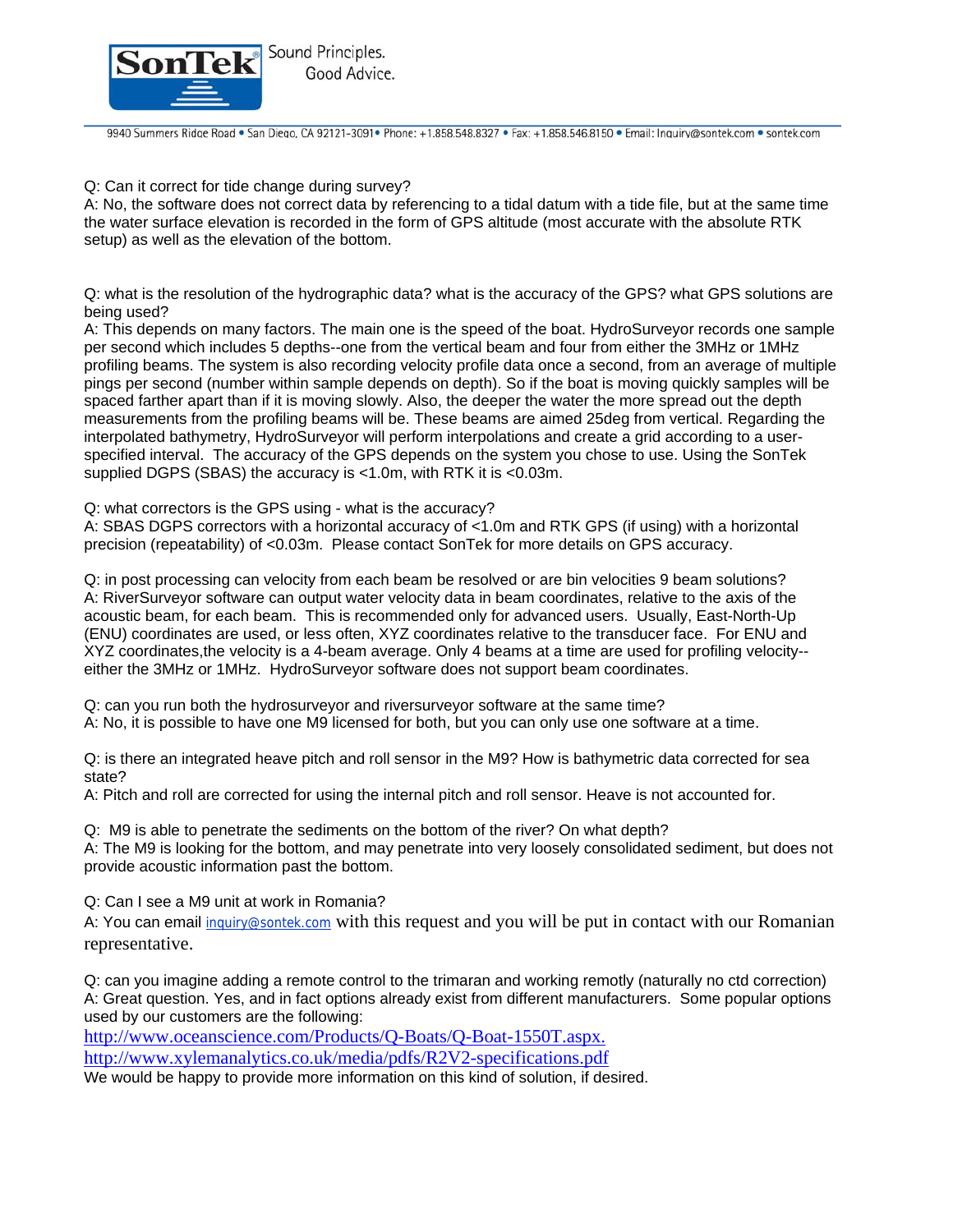

Q: How easy / time consuming is it to change the M9 from a RiverSurveyor to a HydroSurveyor and in the Hydrosurveyor software is there a real time update for your boats path in relation to your grid A: Easy, all you need to do is close one software and open the other. And yes, there is real-time navigation in the HydroSurveyor software that shows the boat movement, boat track and navigation tools that help you complete a survey line plan. For example, the software will show when you are on a survey line and how much of the line has been completed. There is also a tool for navigation that indicates how close you are to the middle of the user defined corridor.

Q: Is there any possiblity of using a M5 for any applications other than discharge mapping? A: If you are asking about the SonTek S5, the answer is no. HydroSurveyor does not work with a S5.

Q: Does HS account for ray bending caused by sharp gradients in SOS (or density) when used with the CTD? A: Yes, that is one of the main purposes of using the CastAway CTD to profile during a survey.

Q: How is velocity data displayed in HS? Depth averaged, layer averaged? A: Either way. This can be defined by the user in the setup or in post-processing. Also, the individual cell velocity can be viewed on a color map.

Q: Can an M9 upgraded for Hydrosurveyor still be used with RiverSurveyor Live without changing firmware? A: Yes, as long as the M9 has the most current firmware version. Then all that is needed to upgrade is a license key.

Q: How do you use the m9 or similar ADCPs to map and survey estuary environments where water salinity gradually change with depth and distance from the sea?

A: In an environment like this, the M9 will work well when also using the CastAway CTD to correct for sound speed variations do to salinity/density changes.

Q: Does the RiverSurveyer do anything that the HydroSurveyor cannot? If so, what? A: Yes, it computes discharge and is specifically designed for this purpose. Other related features are offered accordingly. For example, a detailed color picture of the velocity field in a river cross section can be viewed in RiverSurveyor but not HydroSurveyor.

Q: is there a minimum effective depth for the surveyor?

A: Yes, for depth measurement the minimum is 0.2m and for velocity profiling it is 0.3m.

Q: Great GPS and ground tracking. Is there a way to tweak the transducers for better vegetation penetration or to interpret the bottom through the plants better (in the weeds). A: No, unfortunately there isn't.

Q: Velocities are in N, E, U, and D. what are the U and D components and what is a section in the velocity data.

A: The U velocity is the vertical or "up" component of the flow. The D velocity is not actually a real velocity. It is a quality parameter called the "Delta" or difference velocity. Basically it should be around zero. What the D value looks at is a comparison of the flow in opposing beam pairs, to see if the flow is homogeneous (the same) across all beams.

Q: Could you see the springs and its source?

A: During the training we did not have a chance to investigate this. Presumably yes, if the input is significant enough to create velocities that can be measured.

Q: What is the significance of the "black" area between bottom data and bottom of water body? A: This is the area where the software discards the velocity data because of possible side lobe interference from the bottom. The default in the RiverSurveyor Live software is a commonly accepted value (10% of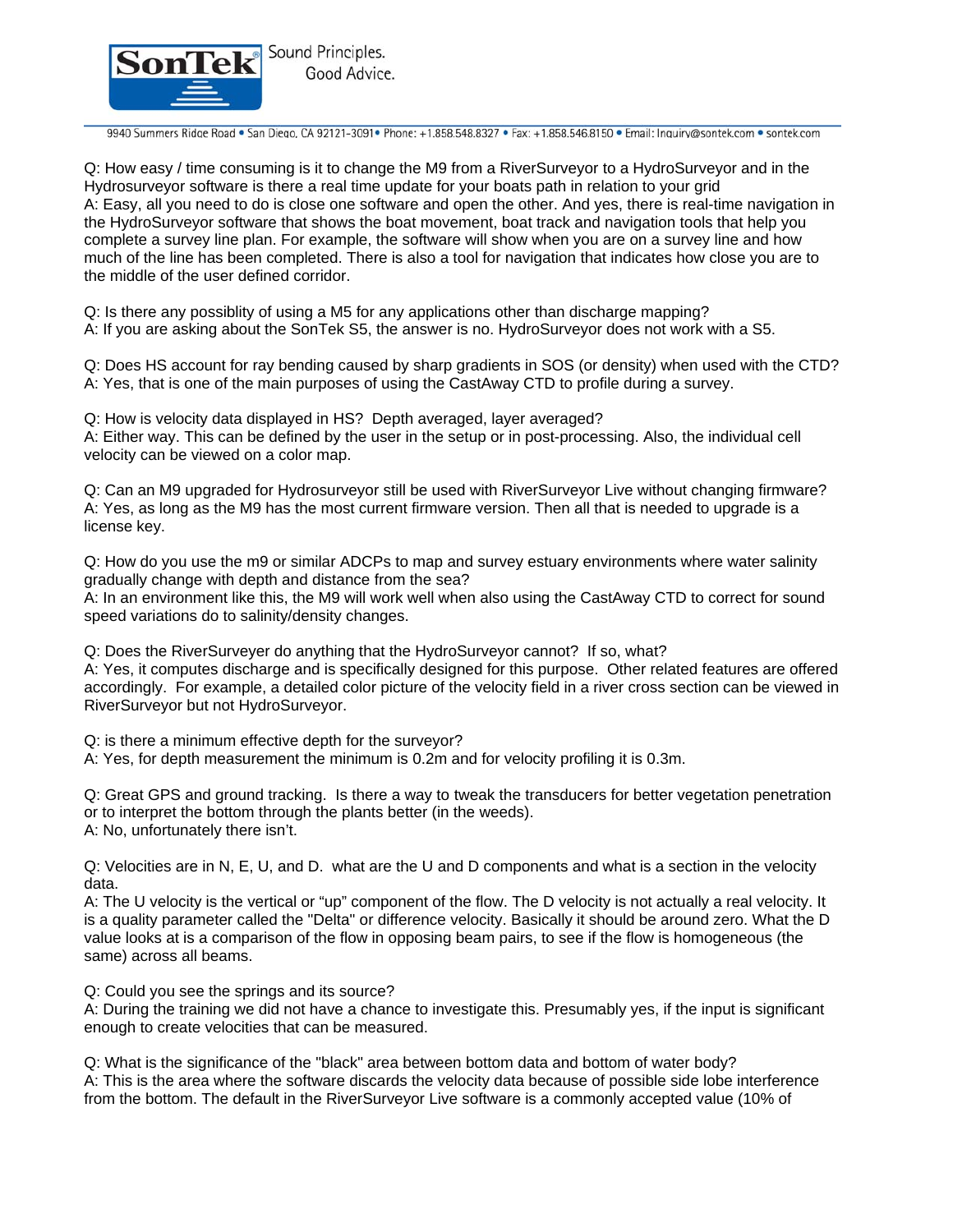

measured depth) though this can be user-specified to any value from 0 to 100. In RiverSurveyor Live an extrapolation method is used to determine the velocity in the region where data are discarded. The extrapolation method can also be customized.

Q: Why are there 2 profile lines for castaway data?

A: Are you referring to the slide showing the CastAway software? If so, this is because there are two separate casts selected to display. So, each profile line is from a different cast and is represented by a different color. You can choose to show as many or as few casts as you wish.

Q: How often do you deploy castaway?

A: It would depend on your site. Typically at the beginning, middle and end of the survey. However, if you are expecting significant changes in salinity and/or temperature, as you would see in an estuarine type environment, you would want to make more frequent casts.

Q: Can you see the vegetation on the ADP?

A: It may be hard to distinguish between the actual bottom and vegetation.

Q: We have a river with a large spring upwelling in the river. Would the Hyrdosurveyor be able to obtain bathymetry and velocity with the upwelling?

A: Yes, as long as the velocity of the upwelling water is significant compared to the horizontal velocity in the river.

Q: how can one receive detailed training for hydrosurveyor. and those it include a field work? A: SonTek provides HydroSurveyor training for customers who request it, as the SJRWMD did. If you would like to receive more information you can email us at support@sontek.com. The training can be customized to fit your needs and does typically include at least one day in the field.

Q: Will it account for the changes in elevation when on a wavy lake (i.e. 1-2 m waves)? A: Elevation change is recorded in the GPS data, however waves or heave are not corrected for at this time.

Q: what is the cost of a new m9 ADCP with a river and hydro surveyor license? Is leasing an option? A: There are several configurations available and a range of prices depending on options. If you would like pricing information you can contact inquiry@sontek.com. We do have local representatives in many areas who do provide leasing/rental options. SonTek does not directly lease instruments. You can visit our website, www.sontek.com, or email inquiry@sontek.com to be put in touch with a local representative.

Q: Can bathymetric data be displayed in 3D mesh or isopach maps or is it just available in color gradation?? A: For now the only options are the color gradation or isobath map.

Q: What happens if the surveyor loses the rf link?

A: The answer depends on which software you are using. If using RiverSurveyor Live for discharge measurement, data files are stored both on the M9 and your computer. This is not simply a redundancy: if comms are lost or your laptop dies in the middle of a measurement, you can pick up and complete the measurement after re-establishing comms. You won't have to start over. Also, it is impossible to have dropped samples with the M9 RiverSurveyor because the data are always stored directly to the instrument- you can always re-download the files straight from the instrument if needed. HydroSurveyor stores data differently. If you lose the radio link during a measurement, you will lose this data. However, once the boat is back within range, HydroSurveyor will reconnect automatically, and resume data collection automatically.

Q: I imagine that if you were monitoring water level you could easily make the adjustment to tide corrected - is that correct?

A: Yes and no. You can put in a fixed water surface elevation, so if an average water level, based on the monitored water level, for the survey is sufficient then yes, you can input this as the fixed water level, either in